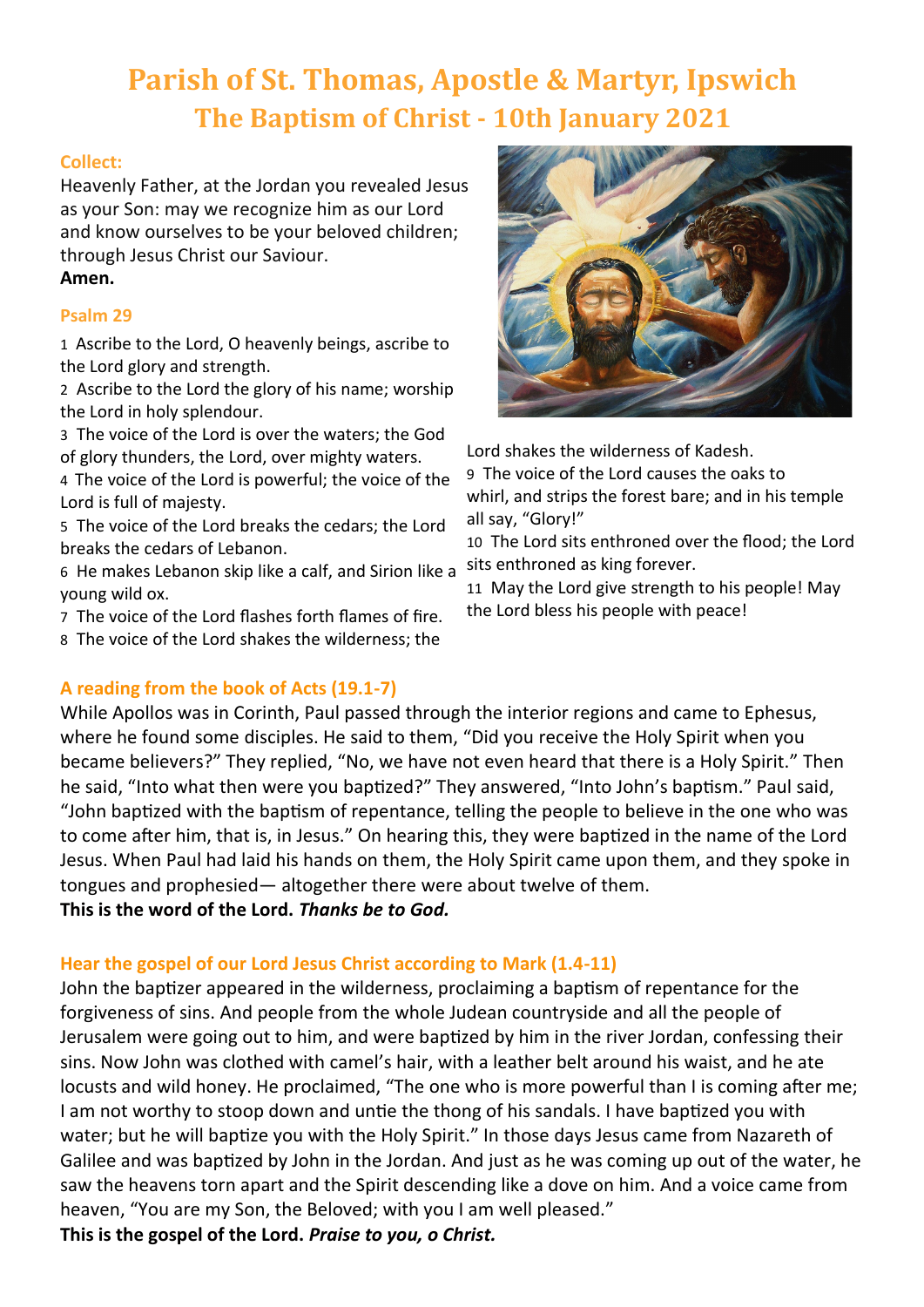#### **Reflection:**

I wonder what you might say if someone asked you what you would find or use at a baptism. What symbols are we used to seeing and talking about when a person is baptised? You'd probably mention water. Perhaps you'd remember the candle, the prayers, welcoming the newly baptised person by clapping, or maybe you'd think of the oil, making the sign of the cross on the candidate's forehead. I wonder if you would say 'the Spirit'.

When Jesus arrives at the River Jordan and asks John to baptise him, this is a turning point in the practice of baptism. Up until this point, John has been baptising people as a sign of their repentance, showing that they are sorry for doing wrong and that they will try to do better. This is still a part of our baptism services today. But with Jesus, there's something odd happening. For one thing, Jesus isn't living a sinful life that he needs to turn away from. Jesus isn't coming to John because he needs to get his act together. In fact, John considers himself unworthy to even tie Jesus' shoelaces. So why does Jesus get baptised? What is it for? And why does Jesus' baptism change what baptism is about for us?

#### Well, the key is the Spirit.

One reason for Jesus to be baptised, even though he doesn't need baptism in the same way as everyone else, is that it marks his commitment at the start of his ministry. It is still a sign, but instead of repentance, it is of belonging, a sign of Jesus giving his whole self to God, and to his ministry teaching people about God's kingdom. Another symbol is that it shows Jesus' humanity. True, Jesus wasn't in need of repentance like everyone else, but Jesus was fully sharing with us what it means to be human. But most amazingly, bundled into all of this was the fact that by being baptised, Jesus changed what baptism was, and opened the way to a new kind of relationship between us and God. Instead of only repentance, it is a moment of human and divine mingling, dwelling together. Jesus goes down into the water, and when he comes up there is this vision of the Spirit like a dove, coming from heaven and alighting on, or, within, Jesus. In this moment, Jesus is filled, infused, with the Spirit from God, and suddenly, a few reality has come into the world. Even though Jesus was already fully God as well as fully man, this moment shows us the love of God in the gift of the Spirit. This moment models for us what it is to be baptised, to be loved by God, to be a child of the divine, filled with the Spirit. Everything that Jesus experiences in this moment is what we also take part in when we are baptised. As a result, our relationship with God is transformed.

Take a moment and imagine the scene: Jesus going down into the river, coming up and seeing the Spirit and hearing the voice of God saying 'you are my son, with you I am well pleased'. And now imagine it again, but it is yourself in the place of Jesus. It is you who the Spirit alights within, and it is you that God speaks to and says 'my beloved, with you I am well pleased'. This is what it is to be baptised, as the apostle Paul says, in the name of Jesus.

It is a start in a new stage of life. When Jesus was baptised, it wasn't just a thing that happened and then was over. Instead is was like a door opening. It was the *start* of a ministry, the start of a journey, something that had an effect on Jesus from that point on. So, when we are baptised, it isn't done and then over. Instead, we are baptised into a new way of being. It isn't just a public act of getting wet, nor is it simply a way of joining the church. Instead it is something more profound. When we are baptised as Christians, what we are doing is sharing in the baptism that Jesus had. We, too, receive the Spirit. We, too, know that we are God's beloved child.

John the Baptist called people to repent, and told them that the Lord was coming. But in his act of baptising Jesus, John showed that the Lord had arrived, and that God now dwells within us through the Spirit. In this way we have the promise and the knowledge of God with us, sustaining and strengthening us as we go through life, just like Jesus did. And whether your own baptism was recent, or maybe a long time ago, or even still to come, know that the gift of the Spirit that we share with Christ is one that remains with you always. So remember Christ's baptism with joy, child of God, and know that you are beloved. Amen. *- Rev Cat*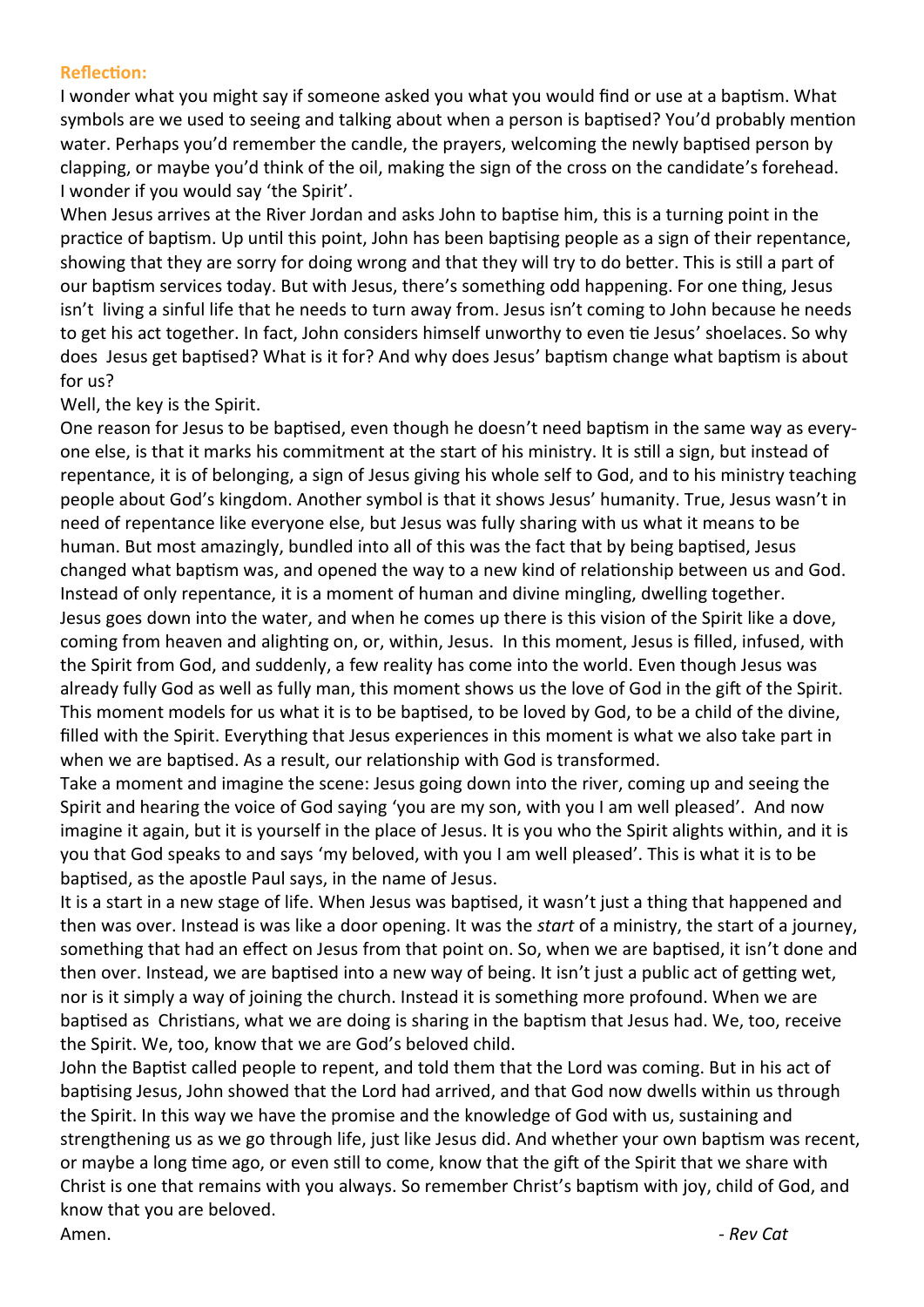# *Our Saviour Christ is the Prince of Peace..*

**The peace of the Lord be always with you.**

# **This week's hymn:**

On Jordan's bank the Baptist's cry announces that the Lord is nigh: awake and listen for he brings glad tidings of the King of kings.

Let every heart be cleansed from sin, make straight the way for God within, and so prepare to be the home where such a mighty guest may come.

For you are our salvation, Lord, our refuge and our great reward without your grace we waste away like flowers that wither and decay.

To heal the sick, stretch out your hand, and make the fallen sinner stand; shine out, and let your light restore earth's own true loveliness once more.

To you, O Christ, all praises be, whose advent sets your people free; whom with the Father we adore and Holy Spirit evermore!

# **A prayer for Epiphany**

Come freshly to us now, Lord God, And as we offer you our lives, renew in us your gifts: The gold of our potential. The incense of our prayers and aspirations, The myrrh of healing for our pain; Feed us and nourish us that we may grow in the life of Christ; Fill us with your Spirit that we may overflow with your love, and transform the world with your glory. Amen. **\_\_\_\_\_\_\_\_\_\_\_\_\_\_\_\_\_\_\_\_\_\_\_\_\_\_\_**

# *Please pray for:*

**Those with chronic or long-term illness:** Eric Dickerson, Rosemary, Jenny, Andrew Barfield, Kathy Steele, Andrew, Peggy, Natacha, Christine, Stephen, Samantha, Rex & Jill, Margaret Christian, Jean Dominy

**Those undergoing treatment or currently ill:** Emily, Gloria Elmer, Helen Harlow, Leslie Bloomfield, Katie, Vincent Lightbody, Roger Dickerson, Vicky & Matt, Maureen Dobson, Dagmar, Lee Grigs, Stacey Pratt

**All who are affected by the Coronavirus** in the UK and around the world: *For all who have lost their jobs due to Covid19; all who are despairing. For all who have lost their lives & livelihoods, the injured, the bereaved. For hospital and health care workers*

**For our government & MPs', and local councillors: for honesty in politics, for wisdom and justice for all. For refuges** across the world & diplomates and peace makers, working to end conflicts

**Those who have recently died, and their families mourning their loss:** Pearl Leggett, John Chapman, Barry Stammers

# **Prayer for growth!** Please join in this prayer at home:

*"God of Mission, who alone brings growth to your Church, send your Holy Spirit to give vision to our planning, wisdom to our actions and power to our witness. Help your Church here in Ipswich to grow younger, to grow in numbers and to grow leaders; in spiritual commitment to you and in service to our local community. Through Jesus Christ our Lord, Amen."*

*Call this number* —> *for free*.